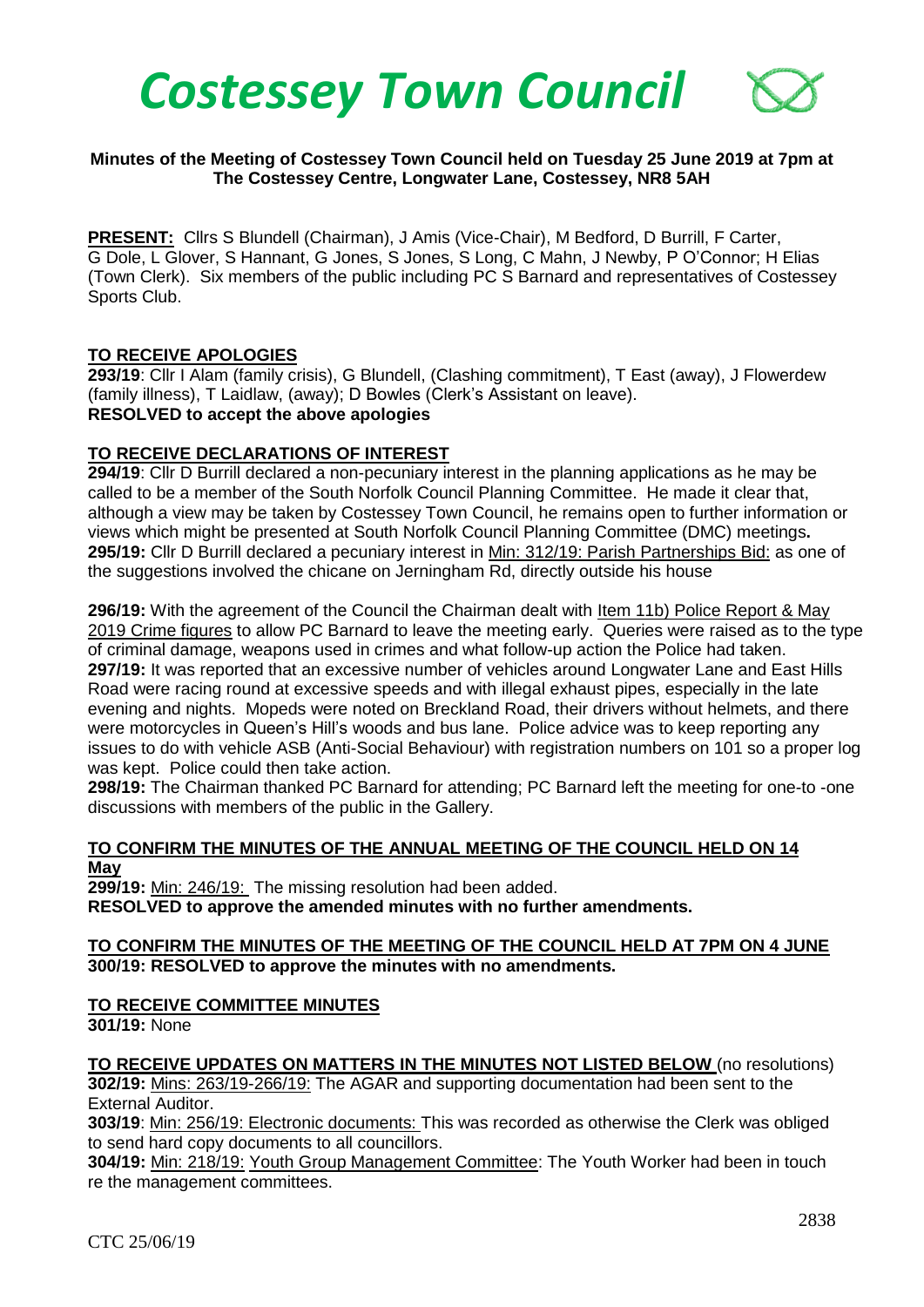# **305/19: RESOLVED TO ADJOURN THE MEETING FOR 15 MINUTES PUBLIC PARTICIPATION**

**Items raised:** Costessey Sports had held their tenth annual football tournament and had had "fantastic" feedback as being "probably the best" in the area, with 400-500 vehicles and thousands of visitors. Thanks were expressed to Costessey Town Council and especially the grounds staff; the club had been reminded how good the facilities were at Longwater Lane including the Costessey Centre. Councillors thanked Costessey Sports Club for helping with the grounds work and commented on the "excellent" traffic management. A discussion ensued as to the use of parking cones; Police to clarify. **The meeting was reconvened.**

# **TO MAKE RECOMMENDATIONS ON PLANNING APPLICATIONS, AND RECEIVE INFORMATION ON APPEALS & OTHER PLANNING MATTERS**

# **306/19: a) Planning applications for consideration:**

i) 2019/1185: Mr & Mrs A Dutton - 121 Norwich Road, NR5 0LE - Single storey rear and two storey side extensions. Alterations to dormer windows and new chimney **- Comment: This is a very big plot – APPROVE**

ii) 2019/1236: Mr B Cowles - 110 Norwich Road, NR5 0EH - Extensions to front and rear, garage to rear and new dropped kerb for vehicular access to front **(REVISED) - Comment: Next door are in the process of doing something similar - APPROVE**

**307/19: b) Information and planning decisions received from South Norfolk & Norfolk County Councils:** Information only – No decisions needed. See separate sheet. Noted.

## **FINANCE MATTERS**

**308/19:** a) To approve the accounts for April 2019 and receive a budget report incl payments over £500: At the end of April Council was 1/12 (8.3%) of the way through the financial year and was in budget by £296,844. Council had received the first instalment of the precept (£318,288). Some cost centres were showing a potential overspend, though many would even out over the year (eg Subscriptions at 63.8%) as these were paid annually at the beginning of the financial year. The potential overspends were offset by higher than anticipated income from hall hires at Breckland Hall (17.4%), The Costessey Centre (16%), Queen's Hills Community Centre (12.6%). Burial & Memorial fees (2.9%) were sporadic and could not be accurately predicted. A Property Maintenance EMR would be used to fund property maintenance and smooth out the variable peaks & troughs over the years. The first month was not a good indicator of how the year would end.

**RESOLVED to approve the April accounts in the balance of £792,949.82**

**309/19:** b) To approve the accounts for May 2019 and receive a budget report incl payments over £500: At the end of May Council was 1/6 (16.67%) of the way through the financial year and was in budget by £240,287. Council had received the first instalment of the precept (£318,288). Some cost centres were showing a potential overspend, though many would even out over the year (eg Subscriptions at 64.8%) as these were paid annually at the beginning of the financial year. The potential overspends were offset by higher than anticipated income from hall hires at Breckland Hall (23.9%), The Costessey Centre (24.4%), Queen's Hills Community Centre (19%). Commission was also above what was anticipated. Burial & Memorial fees (4.4%) were sporadic and could not be accurately predicted. A Property Maintenance EMR would be used to fund property maintenance and smooth out the variable peaks & troughs over the years. The first two months were not a good indicator of how the year would end.

**RESOLVED to approve the May accounts in the balance of £854,628**

**310/19**: c) Scotty's Little Soldiers Charity: Request for donation: (see CTC Grants Policy and supporting documents). This is a local Norfolk military charity, which does not currently deal with anyone in Costessey. Councillors were aware of the limited funds in the budget for awarding grants to charities.

**RESOLVED that the current request be refused, BUT that if in future the Charity does look after any Costessey residents it should re-apply for a grant**

**311/19:** d) To approve the purchase of six dog bins for Lodge Farm: CTC had already provided a handful of dog bins on Queen's Hills and had had several requests for bins on Lodge Farm.